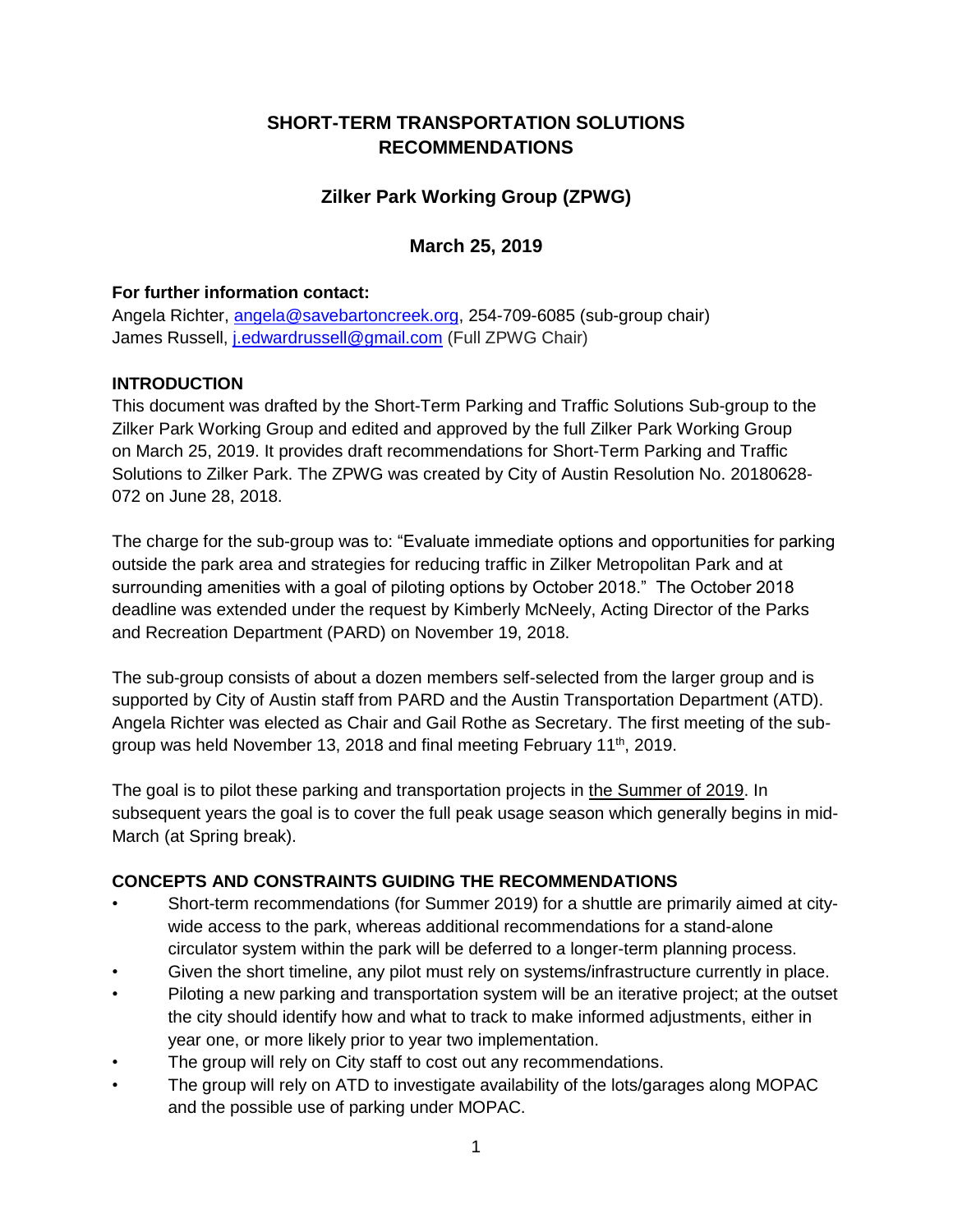## **RECOMMENDATIONS FOR SHORT-TERM TRANSPORTATION OPTIONS**

**1. Implement a pilot shuttle system beginning no later than Saturday, May 25, 2019 (Memorial Day weekend) and continuing through Labor Day weekend.** The shuttle will run between one or more outlying areas and deliver park users to the park boundary or designated drop-off in the park. City staff may issue an RFP or build on existing contract(s). The system will have the following characteristics:

- Shuttle frequency will vary depending on week-day, week-end, and small special events that do not already have special transportation options (e.g., Summer Musicals at the Hillside Theater).
- Ideally the shuttle should be able to accommodate diverse user needs such as bringing along pets, baby strollers, coolers and other carry on gear one would expect to bring to a park.
- Ideally, the shuttle trip time should be no longer than 20 minutes.
- We recommend the internal shuttle circulation route include (but is not limited to) Columbus and Lou Neff Roads.
- Shuttle will be free; alternatively, charge a fee that includes entrance to pool or garden.
- At least one, and up to three, park and ride sites will be designated. Locations under consideration are: Berger Center; Highland Mall; Camp Mabry; new Cap Metro Westgate Transit Center; One Texas Center; Palmer Auditorium; Convention Center parking garage; and parking lots along MOPAC adjacent to the park. Krieg Field may also be considered but it was not well utilized for Trail of Lights shuttle.

**2. For lots on Azie Morton Road including Umlauf sculpture garden (if desired by Umlauf), staffing resources will be dedicated to implement and to enforce paid parking at peak times.** Parking revenue shall be dedicated to PARD and used within Zilker Park for mobility improvements and maintenance including trails.

**3. Create partnership with nearby parking facilities, outside of the park boundaries, for use during peak days and times of year.** For example, such as space under MOPAC or lots or parking garages along MOPAC close to the park, north and south of the river. The Pilot Shuttle should stop at any of these parking facilities on its way to and from the park.

**4. Enhance mass transit by Piloting increased frequency of #30 Cap Metro bus line to every 15 minutes and evaluating current stops.** We recommend making this change on a temporary basis, this summer to track increased ridership.

## **5. Encourage active transportation and dockless mobility strategies (walking, biking, escooters) by**

• Add bicycle parking and designated dockless parking areas at nearby Cap Metro stops and select areas in the park.

·